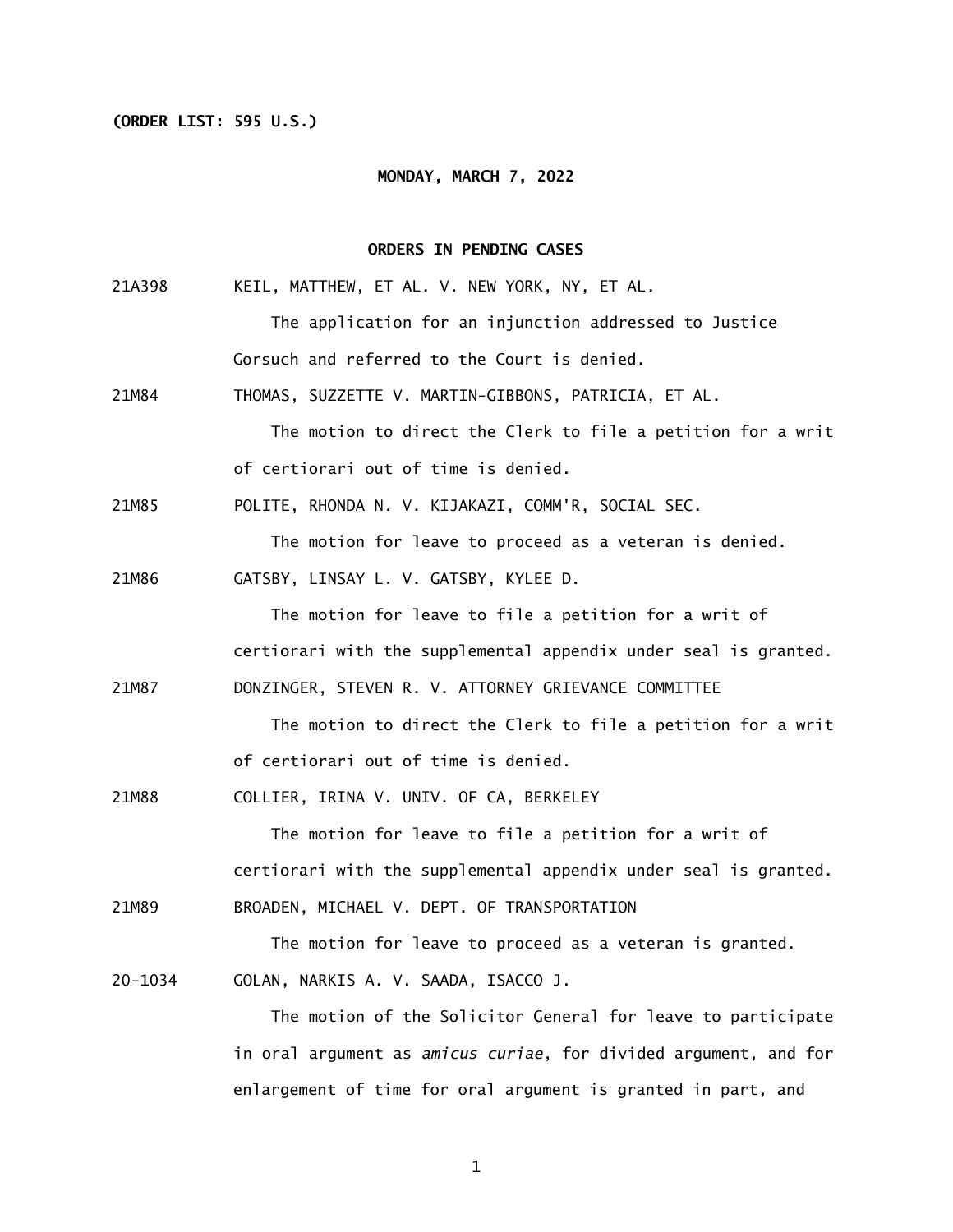the time is allotted as follows: 20 minutes for petitioner, 15 minutes for the Solicitor General, and 35 minutes for respondent.

21-248 BERGER, PHILIP E., ET AL. V. NC CONFERENCE OF NAACP, ET AL. The motion of respondents for divided argument is granted.

21-599 KINNEY, MARGARET L. V. HSBC BANK USA, N.A.

 The Solicitor General is invited to file a brief in this case expressing the views of the United States.

21-6906 JACKSON, SAMANTHA J. V. AT&T RETIREMENT SAVINGS, ET AL.

 The motion of petitioner for leave to proceed *in forma pauperis* is denied. Petitioner is allowed until March 28, 2022, within which to pay the docketing fee required by Rule 38(a) and to submit a petition in compliance with Rule 33.1 of the Rules of this Court.

## **CERTIORARI DENIED**

- 20-7805 KNIGHT, MELVIN V. PENNSYLVANIA
- 21-494 LEWIS, RALPH V. POWER RESEARCH, INC., ET AL.
- 21-594 ALPHABET INC., ET AL. V. RHODE ISLAND
- 21-629 SANTA FE ALLIANCE, ET AL. V. SANTA FE, NM, ET AL.
- 21-632 VAZQUEZ-GUERRA, EDITH N., ET AL. V. GARLAND, ATT'Y GEN.
- 21-651 LUMAJ, EDMOND V. GARLAND, ATT'Y GEN.
- 21-761 OPTUMHEALTH CARE SOLUTIONS, LLC V. PETERS, SANDRA M.
- 21-787 RUSSOMANNO, GINA V. DUGAN, DAN, ET AL.
- 21-792 BILLIONI, MICHAEL V. BRYANT, SHERIFF, ET AL.
- 21-793 PENNSYLVANIA V. COSBY, WILLIAM H.
- 21-816 GEAR, MELVYN V. UNITED STATES
- 21-828 ESTATE OF OMAR FONTANA V. ACFB ADMINISTRACAO JUDICIAL
- 21-955 RISMILLER, KHRISTY G., ET AL. V. GEMINI INS. CO., ET AL.

2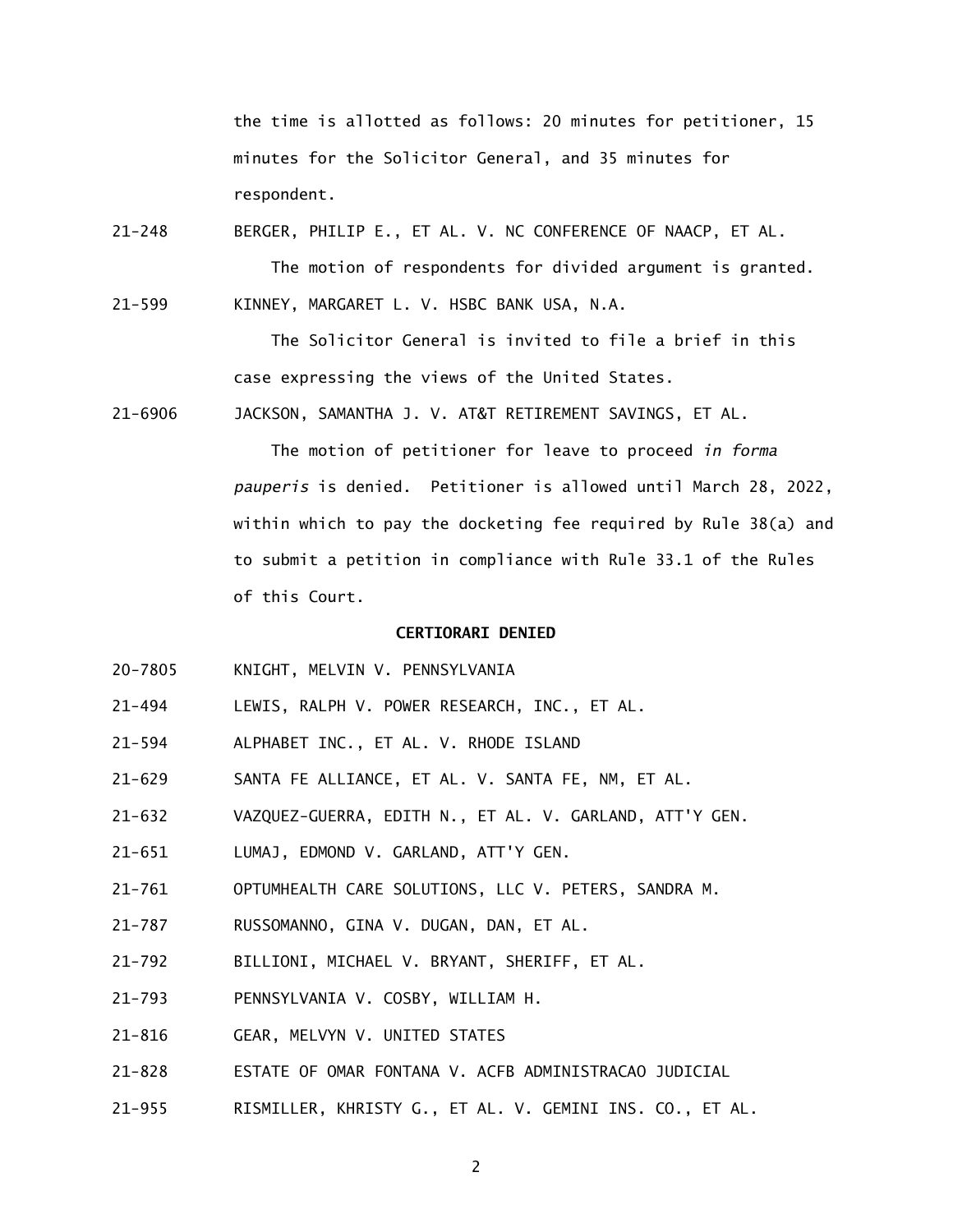- 21-958 A. A. V. M. A.
- 21-961 OKLAHOMA V. OLIVE, PATRICK W.
- 21-963 McNAUGHTON, NEIL V. ADAMS, MAYOR, ET AL.
- 21-987 SALIS, OWOLABI V. MAYORKAS, SEC. OF HOMELAND
- 21-990 BOSS, ALDRICH L. V. UNITED STATES, ET AL.
- 21-992 YATES, DORI, ET AL. V. HILLSBORO SCH. DIST., ET AL.
- 21-1032 BERRY, JASON T. V. FBI, ET AL.
- 21-1054 SONG, SHAOMING V. BECERRA, SEC. OF H&HS, ET AL.
- 21-1070 GONZALEZ, GABRIELA V. RONEY, HARVEY, ET AL.
- 21-1088 ALVAREZ, JOSE L. V. PINON, GABRIEL
- 21-1106 GABARA, THADDEUS V. FACEBOOK, INC.
- 21-1107 FTS USA, LLC, ET AL. V. MONROE, EDWARD, ET AL.
- 21-1120 THOMPSON, CHAD, ET AL. V. DeWINE, GOV. OF OH, ET AL.
- 21-5649 SHELBY, JAVON P. V. UNITED STATES
- 21-5875 JACKSON, KENNETH J. V. UNITED STATES
- 21-6171 GRANDA, CARLOS V. UNITED STATES
- 21-6196 I. A. V. KANSAS
- 21-6382 RAHEEM, ASKIA M. V. FORD, WARDEN
- 21-6431 SMITH, VEGAS D. V. UNITED STATES
- 21-6484 BATTLE, THOMAS L. V. CALIFORNIA
- 21-6486 GREEN, GARY V. LUMPKIN, DIR., TX DCJ
- 21-6492 GALVEZ, JAIME V. MUNIZ, WARDEN
- 21-6636 FEARS, LEROY V. PENNSYLVANIA
- 21-6752 McPHERSON, FRANKLIN V. KEYSER, SUPT., SULLIVAN
- 21-6763 JOHNSON, JABARI J. V. LAMBKINS, ET AL.
- 21-6766 DeATLEY, ALAN E. V. COLORADO
- 21-6774 HARRIS, BRANDON S. V. OKLAHOMA
- 21-6779 HITE, TROY A. V. MICHIGAN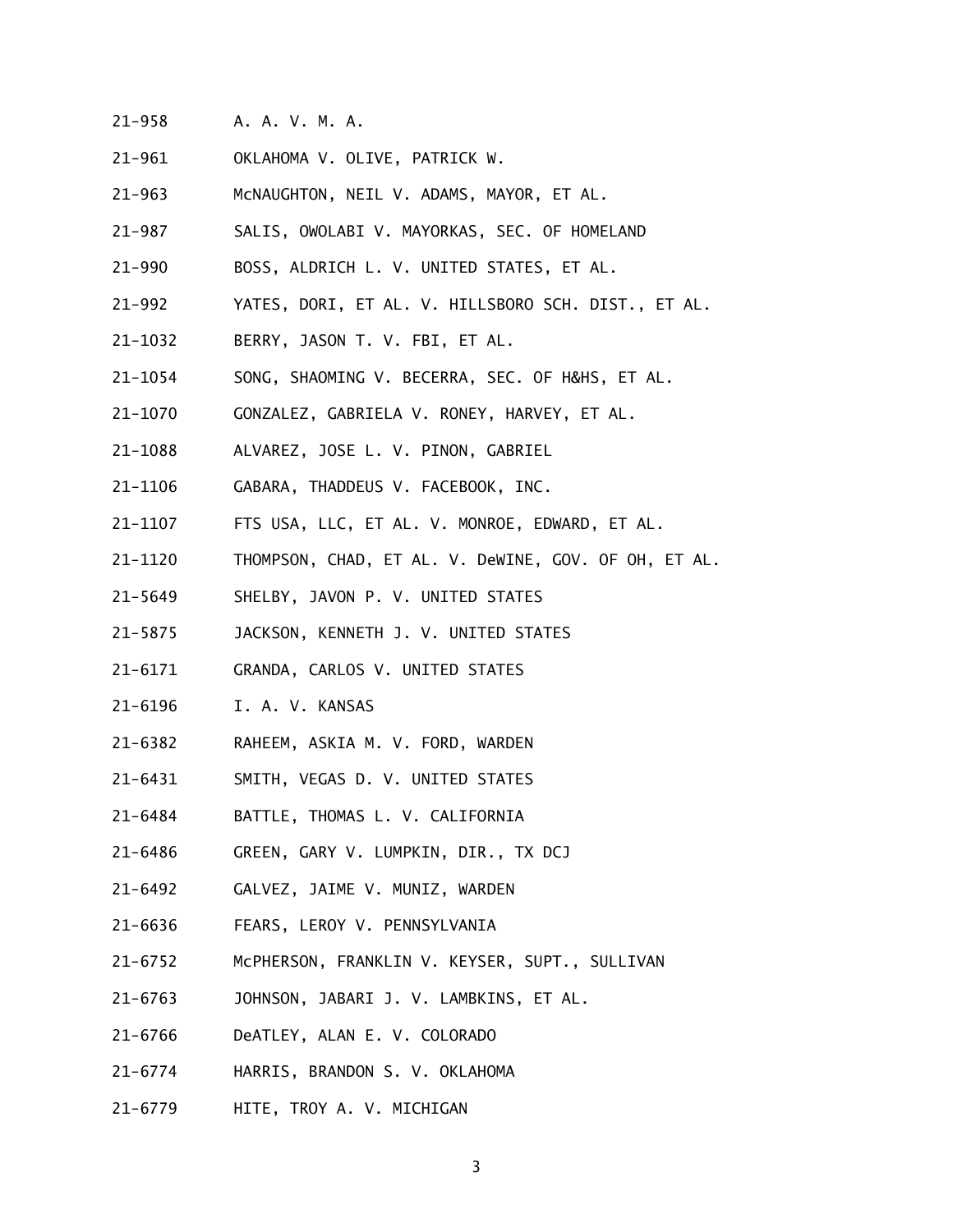- 21-6783 WARFIELD, BRODERICK J. V. DEPT. OF AIR FORCE, ET AL.
- 21-6794 WINNINGHAM, JOHN W. V. BROKEN ARROW, OK, ET AL.
- 21-6796 WEBSTER, LARRY E. V. KIJAKAZI, COMM'R, SOCIAL SEC.
- 21-6798 EVERETT, DANIEL V. JUSTICES OF SUPREME COURT OF CA
- 21-6811 CUMMINGS, STEPHEN V. LIGHTSTORM ENTERTAINMENT, INC.
- 21-6827 PICK, RYAN T. V. VIRGINIA
- 21-6832 TRUE, DOUGLAS D. V. PAYNE, DIR., AR DOC
- 21-6851 QUILES, JOEL V. MASSACHUSETTS
- 21-6866 LAWLESS, RICHARD R. V. MULDER, KAT, ET AL.
- 21-6883 BOOKER, WALTER D. V. ENGELKE, M. E., ET AL.
- 21-6913 LITTLEJOHN, TIMOTHY D. V. BOWMAN, SGT., ET AL.
- 21-6947 CHRISTMAS, RAYSHAWN J. V. JACKSON, JEFF, ET AL.
- 21-6959 COX, KENNETH J. V. CALEY, WARDEN, ET AL.
- 21-6974 GONZALEZ, ALFREDO V. QUIROS, COMM'R, CT DOC
- 21-6976 KARKI, TEJ B. V. DEPT. OF HOMELAND SEC., ET AL.
- 21-6990 ROBERTS, ROGER D. V. UNITED STATES
- 21-6996 STIVERS, ROBERT V. ILLINOIS
- 21-6998 PAPE, ROBERT L. V. CALIFORNIA
- 21-7000 ADAMS, DOMINIC D. V. UNITED STATES
- 21-7002 WREN, JEFFREY C. V. NDOH, WARDEN
- 21-7021 GAYDEN, JOHN M. V. UNITED STATES
- 21-7031 DAVIS, JOSEPH D. V. UNITED STATES
- 21-7037 BREEST, ROBERT V. NEW HAMPSHIRE
- 21-7042 NELSEN, CRAIG V. SOUTHERN POVERTY LAW CENTER
- 21-7054 WALKER, ERVIN V. UNITED STATES
- 21-7057 NAVA, VICTOR V. UNITED STATES
- 21-7062 SMITH, MICHAEL D. V. UNITED STATES
- 21-7063 SHAHEED, SALAHUDIN V. UNITED STATES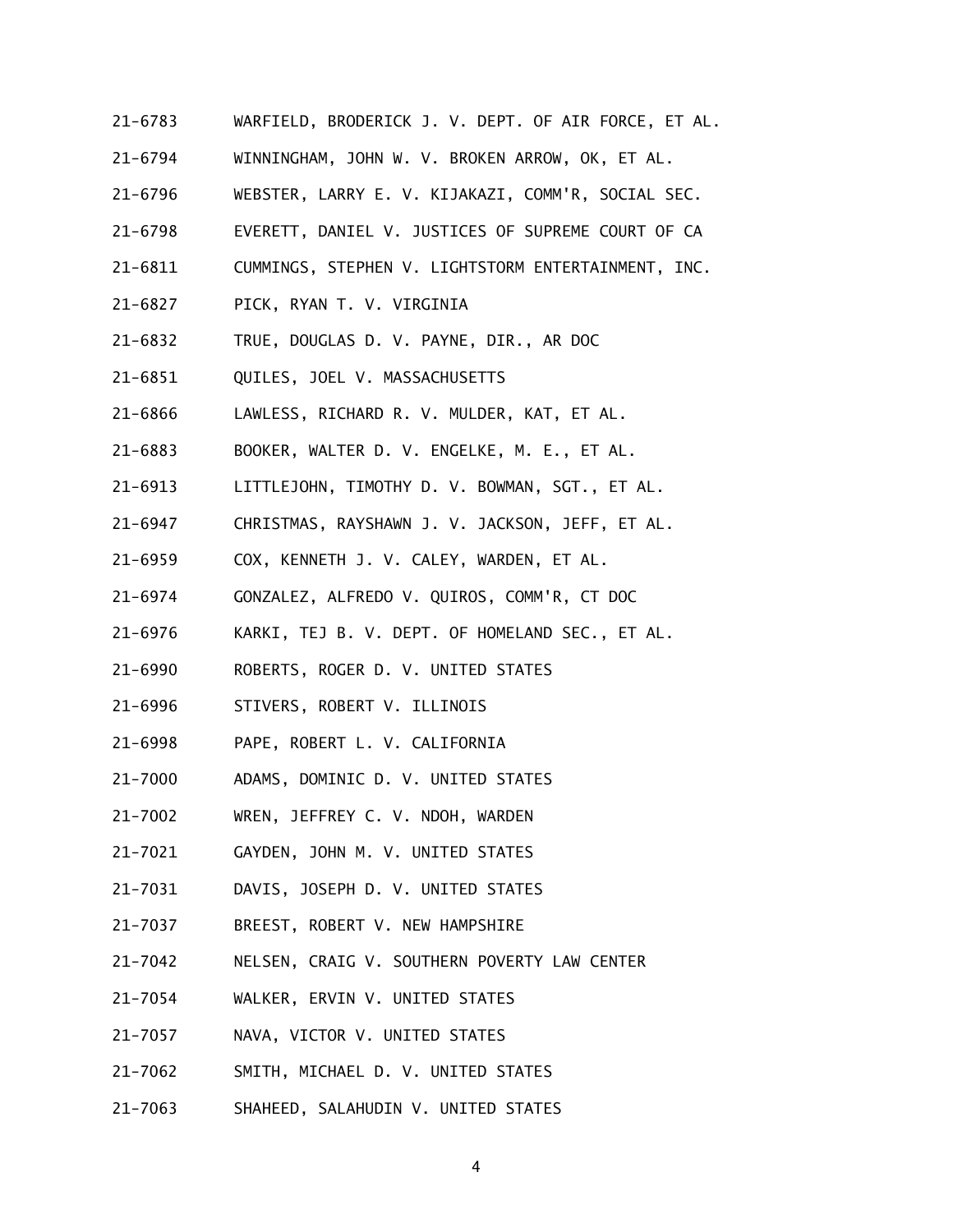- 21-7065 MAJORS, LORI V. UNITED STATES
- 21-7066 BREWER, KEVIN V. UNITED STATES
- 21-7069 CLARKE, JAVAR D. V. UNITED STATES
- 21-7070 DUKE, ANDERSON C. V. UNITED STATES
- 21-7071 WILSON, KEAON V. UNITED STATES
- 21-7072 WISE, DONTRELL R. V. UNITED STATES
- 21-7074 DENNIS, BENNY V. UNITED STATES
- 21-7078 FORTIA, JAWAN V. UNITED STATES
- 21-7080 GIBSON, GALVIN V. UNITED STATES
- 21-7081 STASIV, MARKO V. UNITED STATES
- 21-7089 JORDAN, LeANDRE V. OHIO

 $\overline{\phantom{a}}$ 

- 21-7090 O'NEAL, LARRY V. UNITED STATES
- 21-7092 MALAUULU, EPATI V. UNITED STATES
- 21-7101 JAMES, MARTAVIS S. V. UNITED STATES

The petitions for writs of certiorari are denied.

- 21-201 ) ABDELNABI, NEHAD V. SEKIK, FATMA A.
- 21-971 ) ABDULNABI, NAHED V. SEKIK, FATMA A.

 The motions of respondent for leave to proceed *in forma pauperis* are granted. The petitions for writs of certiorari are denied.

21-6777 GARRARD, CAROL, ET AL. V. NEWSOM, GOV. OF CA, ET AL.

 The petition for a writ of certiorari is denied. Justice Breyer took no part in the consideration or decision of this petition.

21-6868 WEBB, MICHAEL D. V. FAUCI, ANTHONY S., ET AL.

 The petition for a writ of certiorari before judgment is denied. Justice Alito took no part in the consideration or decision of this petition.

5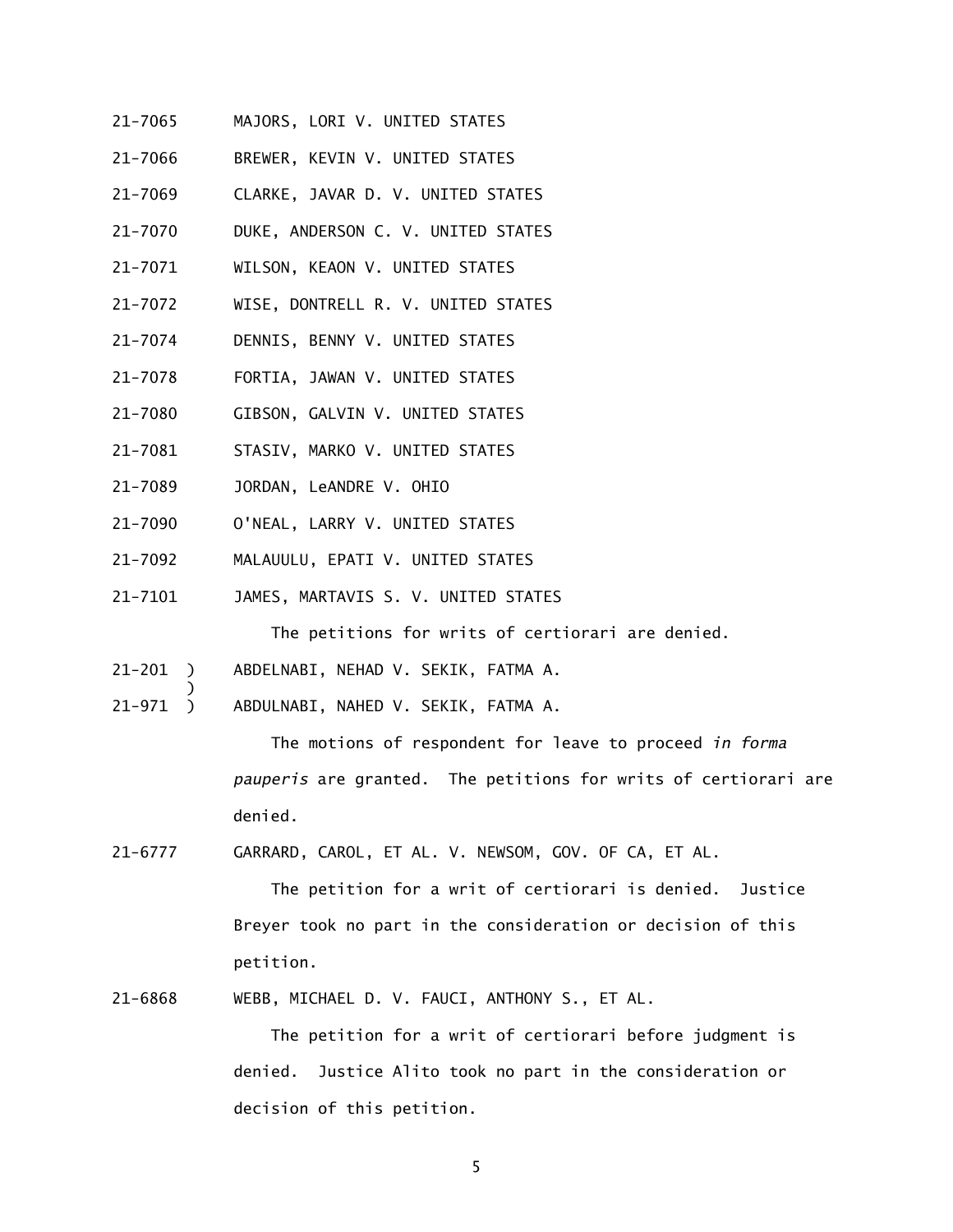## 21-7099 DISLA, EDWIN V. UNITED STATES

 The petition for a writ of certiorari is denied. Justice Kagan took no part in the consideration or decision of this petition.

### **MANDAMUS DENIED**

21-6780 IN RE LORI SKLAR

The petition for a writ of mandamus is denied.

## **REHEARINGS DENIED**

- 20-8015 BROWN, NOEL V. PENNSYLVANIA
- 21-621 FLAHERTY, VINCE, ET AL. V. HOLLY HILL INVESTMENTS
- 21-635 FIELDS, LARRY V. CINCINNATI POLICE DEPT., ET AL.
- 21-5919 MOSES, ROBERT A. V. TEXAS
- 21-6072 SAKUMA, PATSY N. V. APARTMENT OWNERS, ET AL.
- 21-6153 WIJE, SURAN V. BURNS, DAVID A., ET AL.
- 21-6306 SHORTES, JASON T. V. GOOGLE, LLC
- 21-6308 SANDERS, IONA V. CHRISTWOOD
- 21-6416 DAVIC, BRADFORD S. V. OHIO
- 21-6624 JONES, ARTHUR F. V. UNITED STATES

The petitions for rehearing are denied.

21-6315 WEIDRICK, MARY JO V. BIDEN, PRESIDENT OF U.S., ET AL.

 The petition for rehearing is denied. The Chief Justice took no part in the consideration or decision of this petition.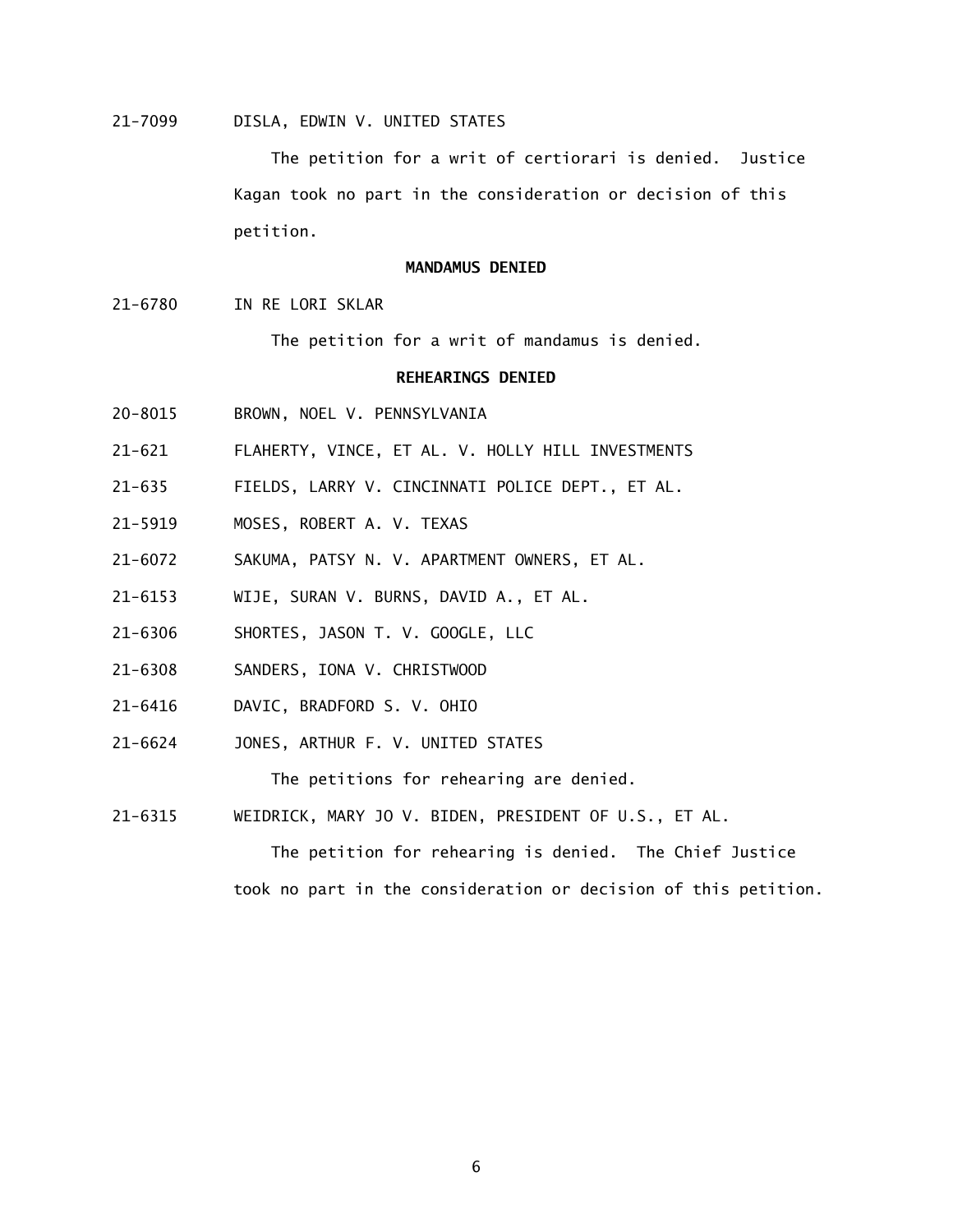Statement of THOMAS, J.

# **SUPREME COURT OF THE UNITED STATES**

## JANE DOE *v.* FACEBOOK, INC.

### ON PETITION FOR WRIT OF CERTIORARI TO THE SUPREME COURT OF TEXAS

No. 21–459. Decided March 7, 2022

The petition for a writ of certiorari is denied.

 Statement of JUSTICE THOMAS respecting the denial of certiorari.

In 2012, an adult, male sexual predator used Facebook to lure 15-year-old Jane Doe to a meeting, shortly after which she was repeatedly raped, beaten, and trafficked for sex. Doe eventually escaped and sued Facebook in Texas state court, alleging that Facebook had violated Texas' anti-sextrafficking statute and committed various common-law offenses. Facebook petitioned the Texas Supreme Court for a writ of mandamus dismissing Doe's suit. The court held that a provision of the Communications Decency Act known as §230 bars Doe's common-law claims, but not her statutory sex-trafficking claim.

Section 230(c)(1) states that "[n]o provider or user of an interactive computer service shall be treated as the publisher or speaker of any information provided by another information content provider."  $47 \text{ U}$ . S. C.  $\S 230 \text{ (c)}(1)$ . The Texas Supreme Court emphasized that courts have uniformly treated internet platforms as "publisher[s]" under  $\S 230(c)(1)$ , and thus immune, whenever a plaintiff's claim "'stem[s] from [the platform's] publication of information created by third parties.'" *In re Facebook*, *Inc*., 625 S. W. 3d 80, 90 (Tex. 2021) (quoting *Doe* v. *MySpace*, *Inc.*, 528 F. 3d 413, 418 (CA5 2008)). As relevant here, this expansive understanding of publisher immunity requires dismissal of claims against internet companies for failing to warn consumers of product defects or failing to take reasonable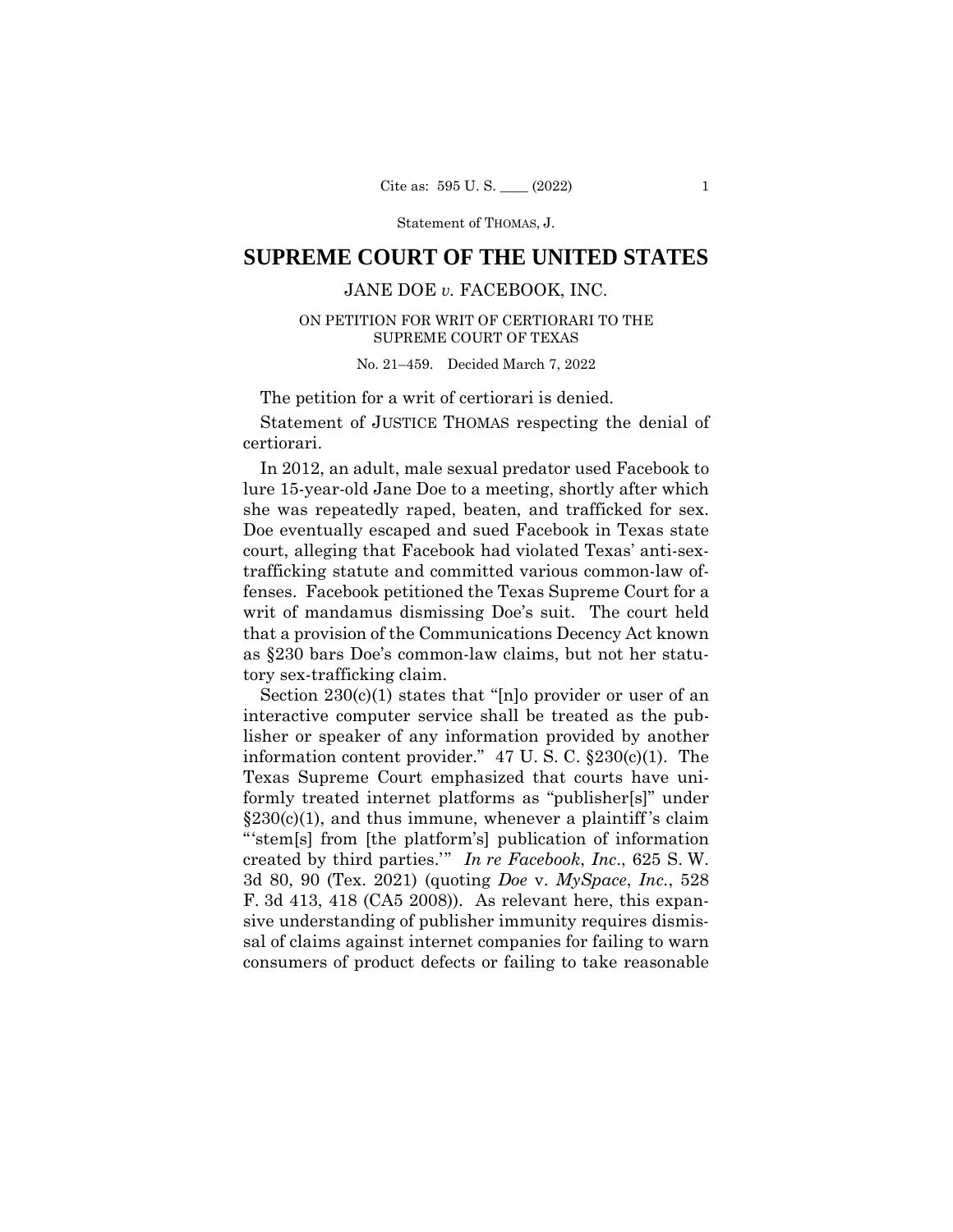#### Statement of THOMAS, J.

able activity of other users." 625 S. W. 3d, at 83. The Texas steps "to protect their users from the malicious or objection-Supreme Court acknowledged that it is "plausible" to read  $\S 230(c)(1)$  more narrowly to immunize internet platforms when plaintiffs seek to hold them "strictly liable" for transmitting third-party content, *id.*, at 90–91, but the court ultimately felt compelled to adopt the consensus approach, *id.*, at 91.

This decision exemplifies how courts have interpreted §230 "to confer sweeping immunity on some of the largest companies in the world," *Malwarebytes*, *Inc.* v. *Enigma Software Group USA*, *LLC*, 592 U. S. \_\_\_, \_\_\_ (2020) (slip op., at 1) (statement of THOMAS, J., respecting denial of certiorari), particularly by employing a "capacious conception of what it means to treat a website operator as [a] publisher or speaker," *id*., at \_\_\_ (slip op., at 8) (internal quotation marks omitted). Here, the Texas Supreme Court afforded publisher immunity even though Facebook allegedly "knows its system facilitates human traffickers in identifying and cultivating victims," but has nonetheless "failed to take any reasonable steps to mitigate the use of Facebook by human traffickers" because doing so would cost the company users—and the advertising revenue those users generate. Fourth Amended Pet. in No. 2018–69816 (Dist. Ct., Harris Cty., Tex., Feb. 10, 2020), pp. 20, 22, 23; see also Reply Brief 3, n. 1, 4, n. 2 (listing recent disclosures and investigations supporting these allegations). It is hard to see why the protection  $\S 230(c)(1)$  grants publishers against being held strictly liable for third parties' content should protect Facebook from liability for its *own* "acts and omissions." Fourth Amended Pet., at 21.

At the very least, before we close the door on such serious charges, "we should be certain that is what the law demands." *Malwarebytes*, 592 U. S., at \_\_\_ (slip op., at 10). As I have explained, the arguments in favor of broad immunity under §230 rest largely on "policy and purpose," not